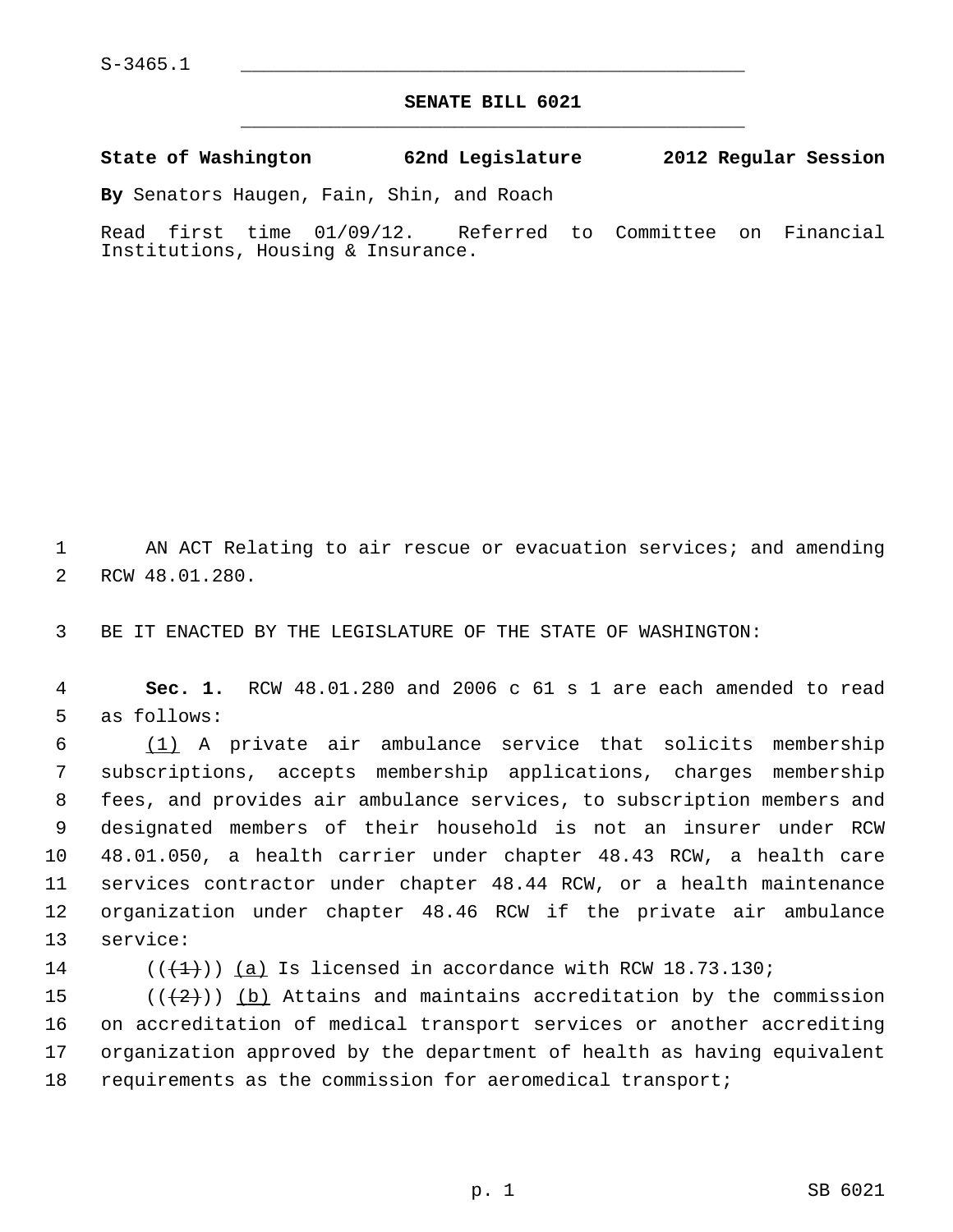1  $((+3))$   $(c)$  Has been in operation in Washington for at least two 2 years; and

 $(1 + 4)$ ) (d) Has submitted evidence of its compliance with this 4 section, the licensing requirements of RCW 18.73.130, and accreditation 5 from the commission or another accrediting organization approved by the 6 department of health as having equivalent requirements as the 7 commission for aeromedical transport to the commissioner.

8 (2) A subscription service that solicits membership subscriptions, charges membership fees, and provides rescue, evacuation, emergency transport, and crisis management and consulting services related to an emergency, to its members or designated members of a member's household is not an insurer under RCW 48.01.050, a health carrier under chapter 48.43 RCW, a health care services contractor under chapter 48.44 RCW, or a health maintenance organization under chapter 48.46 RCW. Rescue, evacuation, emergency transport, and crisis management and consulting services related to an emergency, include the following:

 (a) Providing rescue, evacuation, and emergency transport and crisis management services related to the emergency;

(b) Locator services for medical and legal professionals;

20 (c) Visa and passport services;

21 (d) Emergency message services;

 (e) Emergency-related travel and emergency-related services and information;

24 (f) Transport of human remains; and

(g) Other services established by rule of the commissioner.

 (3) A subscription service that provides rescue, evacuation, emergency transport, and crisis management and consulting services related to an emergency as described in subsection (2) of this section must satisfy, or contract with a service provider which satisfies, the licensing requirements, if any, of the jurisdiction in which the services are provided. The requirements of subsection (1) of this section must be satisfied when providing air ambulance services within the state of Washington. (4) It is not required that a subscription service under subsection

 (1) or (2) of this section own the vehicles, planes, helicopters, other aircraft, maritime vessels, or other means of transportation that will